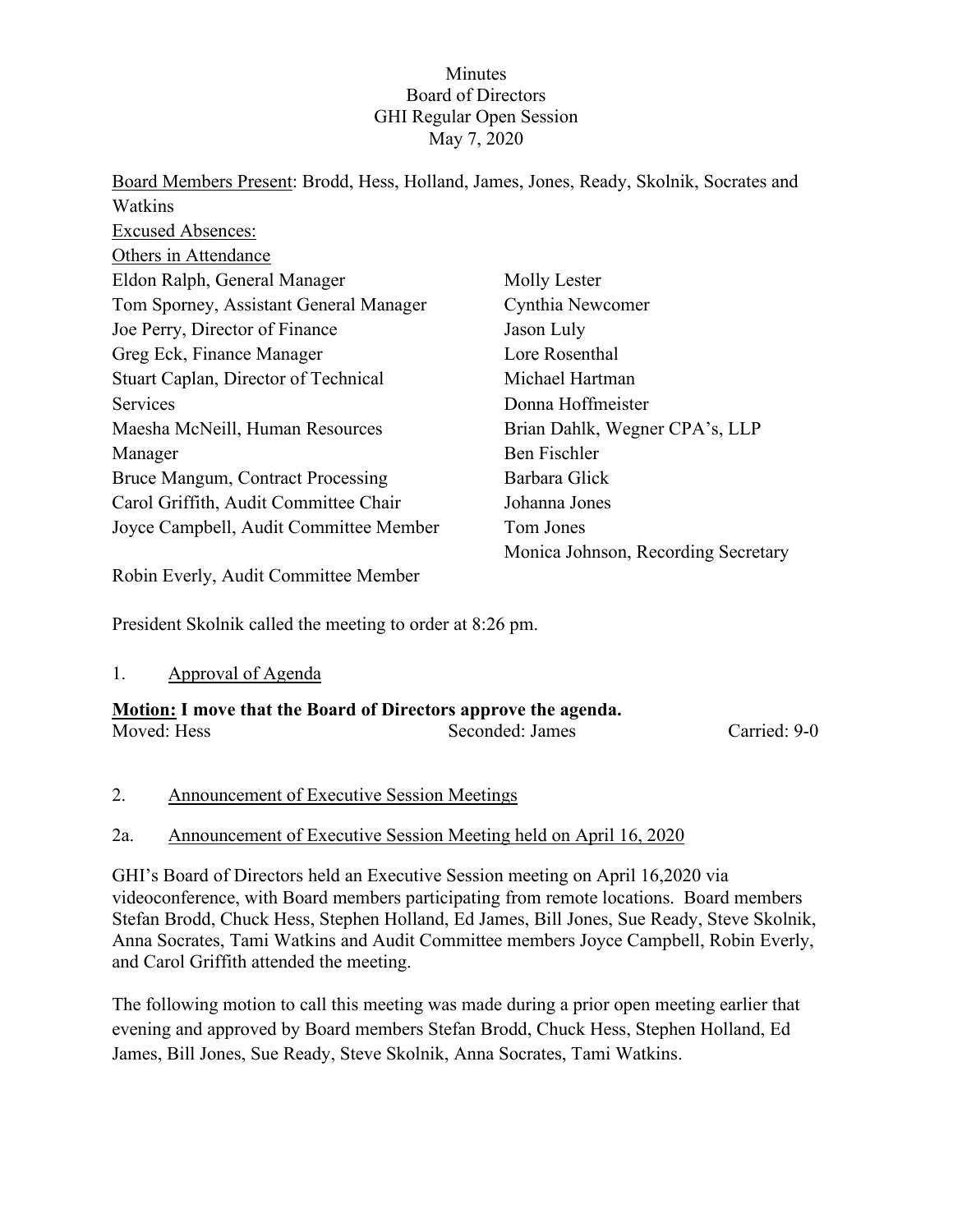**Motion: I move that the Board of Directors hold an Executive Session meeting after this Open Session Meeting is adjourned, to discuss the following agenda items, as authorized by the pertinent sub-paragraphs of the Maryland Cooperative Housing Act § 5-6B-19 (e)(1).** 

| Agenda item                                                                                                                                                                                                                                                                                                                                 | Sub-<br>paragraph of<br>$§ 5-6B-19$<br>(e)(1) |
|---------------------------------------------------------------------------------------------------------------------------------------------------------------------------------------------------------------------------------------------------------------------------------------------------------------------------------------------|-----------------------------------------------|
| <b>Approve Minutes of Executive Session Meeting Held on March 19,</b><br>a.<br>2020                                                                                                                                                                                                                                                         | (vii)                                         |
| b. Consider Approval of the Following Contracts:<br>• 2020 Gutter Cleaning Contract $-2nd$ reading<br>• 2020 Contract for Replacing Air Conditioning Units for Larger<br>Townhomes $-2nd$ reading<br>• 2020 Contract for Replacing Roofs for Frame Buildings $-2nd$<br>reading<br>• 2020-2022 Contract for Employee Uniforms $-2nd$ reading | (vi)                                          |
| c. Member Financial Matters                                                                                                                                                                                                                                                                                                                 | (viii)                                        |
| d. Proposed Assignment of the Membership Interest in a Unit to GHI                                                                                                                                                                                                                                                                          | (iv)                                          |
| <b>Complaint Matters</b><br>e.                                                                                                                                                                                                                                                                                                              | (iv)                                          |
| <b>Status of Solar PVES Contract for the Administration Building</b><br>f.                                                                                                                                                                                                                                                                  | (vi)                                          |

During the meeting, the Board of Directors approved the following contracts:

- a. A contract with DGC Cleaning Services to perform spring & fall cleaning of gutters for frame, brick, block homes, garages, and 400 flat porch roofs without gutters (fall cleaning only) at its bid of \$28,470 (spring) and \$35,220 (fall), respectively, for a total amount of \$63,690, plus 10% for contingencies, for a total contract amount not to exceed \$\$70,059.
- b. A contract with James Vito, Inc. for the replacement of three (3) air conditioning units in GHI's larger homes at its bid of \$9,520, plus 10% for contingencies, for a total contract amount not to exceed \$10,472.
- c. A contract with RRH Associates to replace the existing shingles and gutters on the roofs at 64 frame homes with Certainteed Landmark Pro AR architectural shingles and seven 7 additions (5 shingles, 1 EPDM, 1 modified bitumen) at its bid of \$188,612, with a 10% allowance for contingencies, for a total contract amount not to exceed \$207,473.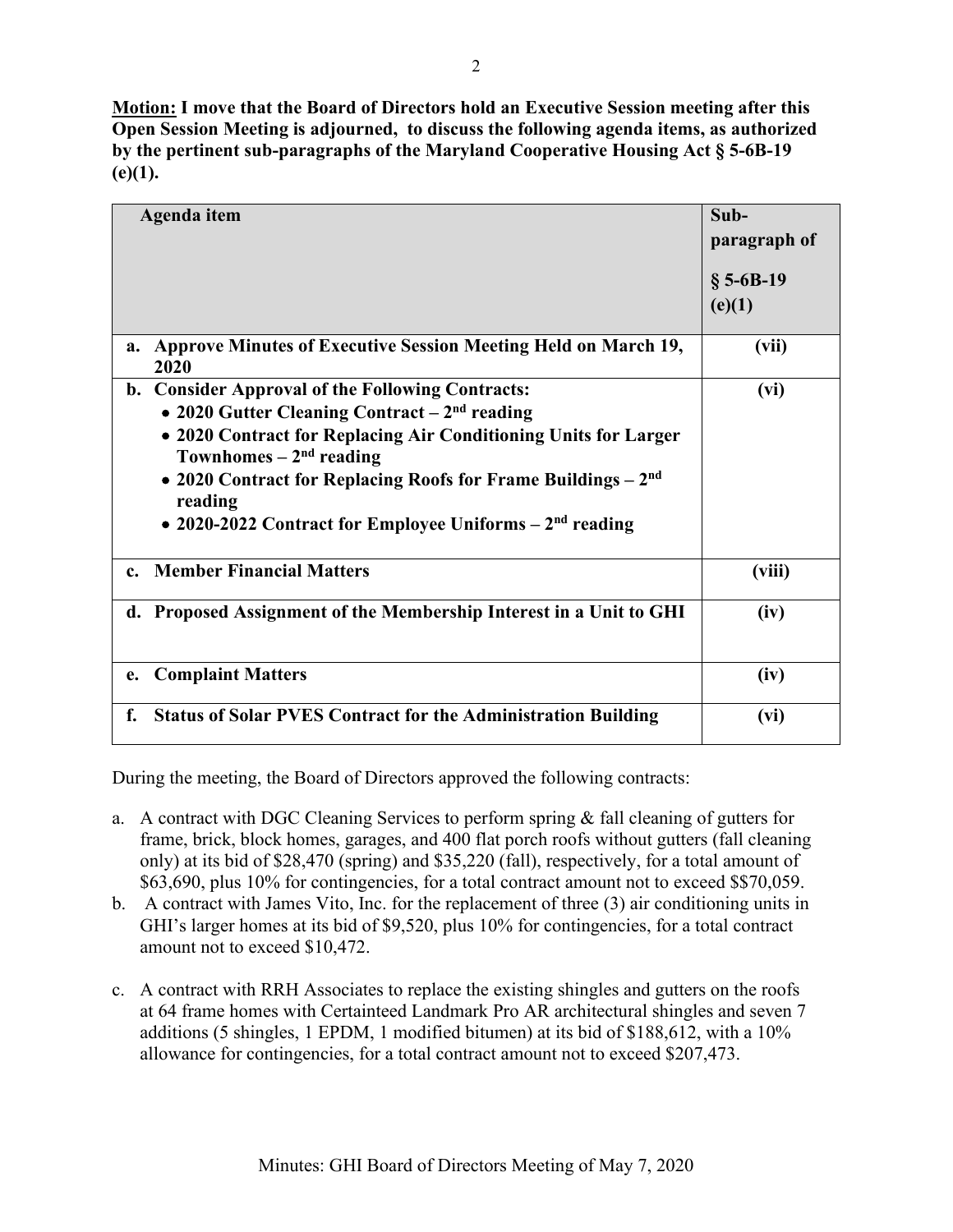d. A three-year contract with Ace Uniform for the supply of rental uniforms to GHI employees effective from June 30, 2020, in accordance with its proposal and the costs indicated in the table below:

| weekly charges                  | rental only | $+$ laundry |
|---------------------------------|-------------|-------------|
| Work pants $(28-40)$ " waist)   | \$0.22      | \$0.25      |
| Plus size $(>40$ " waist)       | \$0.27      | \$0.30      |
| Long sleeve work shirt $(S-4X)$ | \$0.17      | \$0.20      |
| Plus size $(5X-6X)$             | \$0.20      | \$0.24      |
| Short sleeve work shirt (S-4X)  | \$0.17      | \$0.20      |
| Plus size $(5X-6X)$             | \$0.20      | \$0.24      |
| Polo shirt (S-4X)               | \$0.22      | \$0.26      |
| Plus size $(5X-6X)$             | \$0.26      | \$0.31      |
| Dress slacks (28-40" waist)     | \$0.22      | \$0.26      |
| Plus size $(>40$ " waist)       | \$0.26      | \$0.31      |
| Dress shirt                     | \$0.21      | \$0.25      |
| Plus size (specify)             | \$0.25      | \$0.30      |

*The meeting began at 9:49 pm and adjourned at 10:25 pm.*

### 2b. Announcement of Executive Session Meeting held on May 7, 2020

*Still in session.*

# 3. Visitors and Members (Comment Period)

Cynthia Newcomer mentioned her support for the proposed "Fee Deferrals at GHI in a Time of COVID-19" program.

Jason Luly also supports the Fee Deferrals program.

4. Approval of Addendum for Trust Ownership and Trustee's Affidavit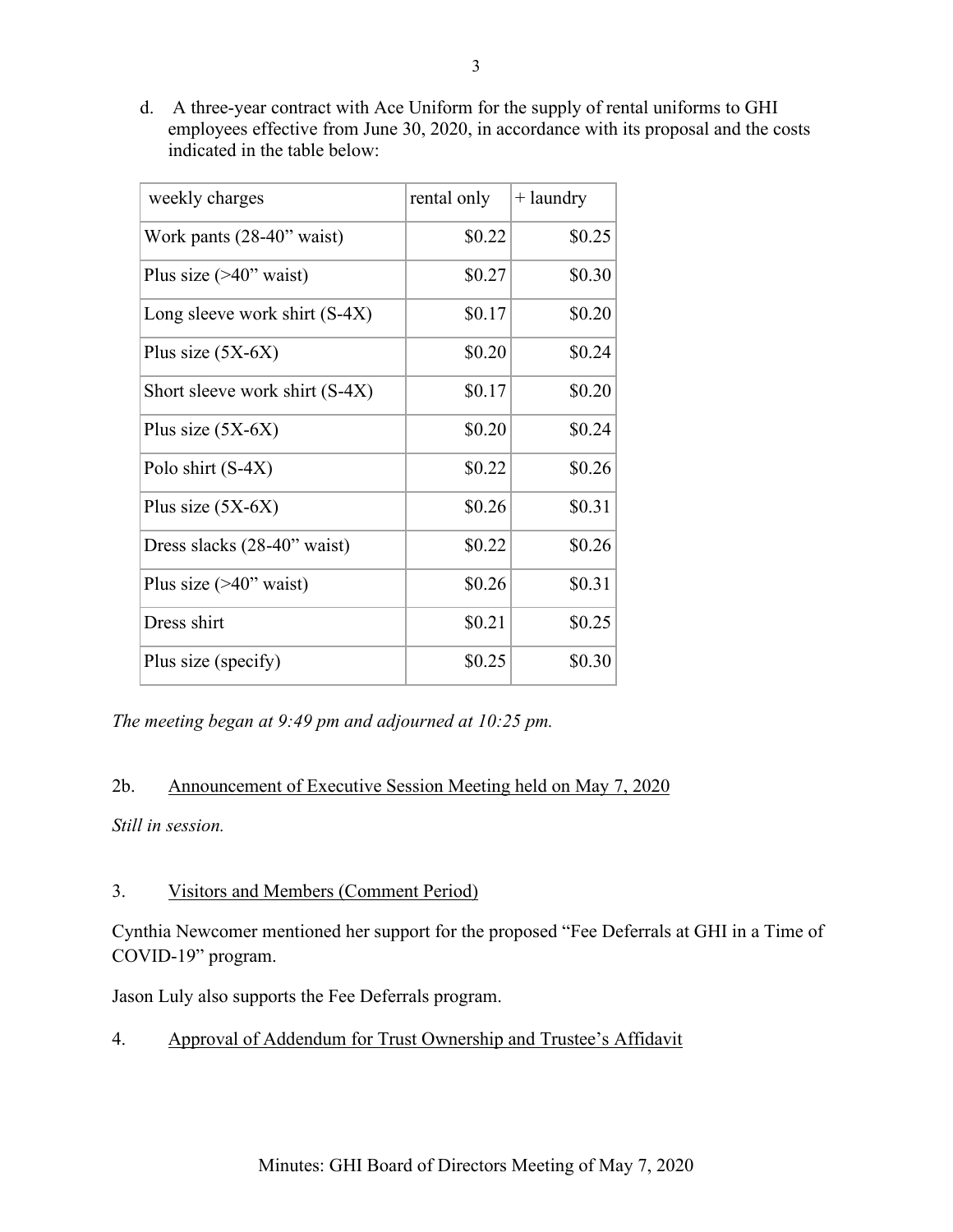Amber Steele, Steve R. Dinkins and Becky L. Steele, request approval of the Addendum for Trust Ownership for 3-D Plateau Place and Trustee's Affidavit of Amber Steele, Steve R. Dinkins and Becky L. Steele known as The Steele Family Real Property Trust. Trustee – Amber Steele, of The Steele Family Revocable Trust of 2020 will serve as trustee and beneficiary under a trust agreement dated March 24, 2020. The Mutual Ownership Contract will be presented for approval under new memberships. The Addendum for Trust Ownership, Trustee's Affidavit and revocable Trust agreement are presented in Attachment #3.

**Motion: I move that the Board of Directors approve the addendum for trust ownership and trustee affidavit of Amber Steele, Steve R. Dinkins and Becky L. Steele, trustees of the Steele Family Real Property Revocable Trust of 2020, thereby allowing them to place the membership and equity interest for 3-D Plateau Place into a living trust dated March 24, 2020.**

Moved: Hess Seconded: Ready Carried: 9-0

# 5. Approval of Membership Applications

**Motion: I move that the Board of Directors approve the following persons into the cooperative and membership be afforded them at the time of settlement.**

- **Ginger T. Chapman, Sole Owner;**
- **Amber Steele, Settlor/Trustee, Steve R. Dinkins, Settlor, Becky L. Steele, Settlor, dated 24 March 2020.**
- 6. Committee and Homes Improvement Program Reports

**Homes Improvement Program –** Sporney reported that the contractors are ready to start.

**Community Beautification Task Force:** James reported that the task force met and prepared a charter that will be submitted to the Board.

**Succession Planning Task Force:** Holland reported that the task force will hold a teleconference on Thursday at 4 pm.

7. For Action or Discussion

*Discussion moved ahead to Item 7d.*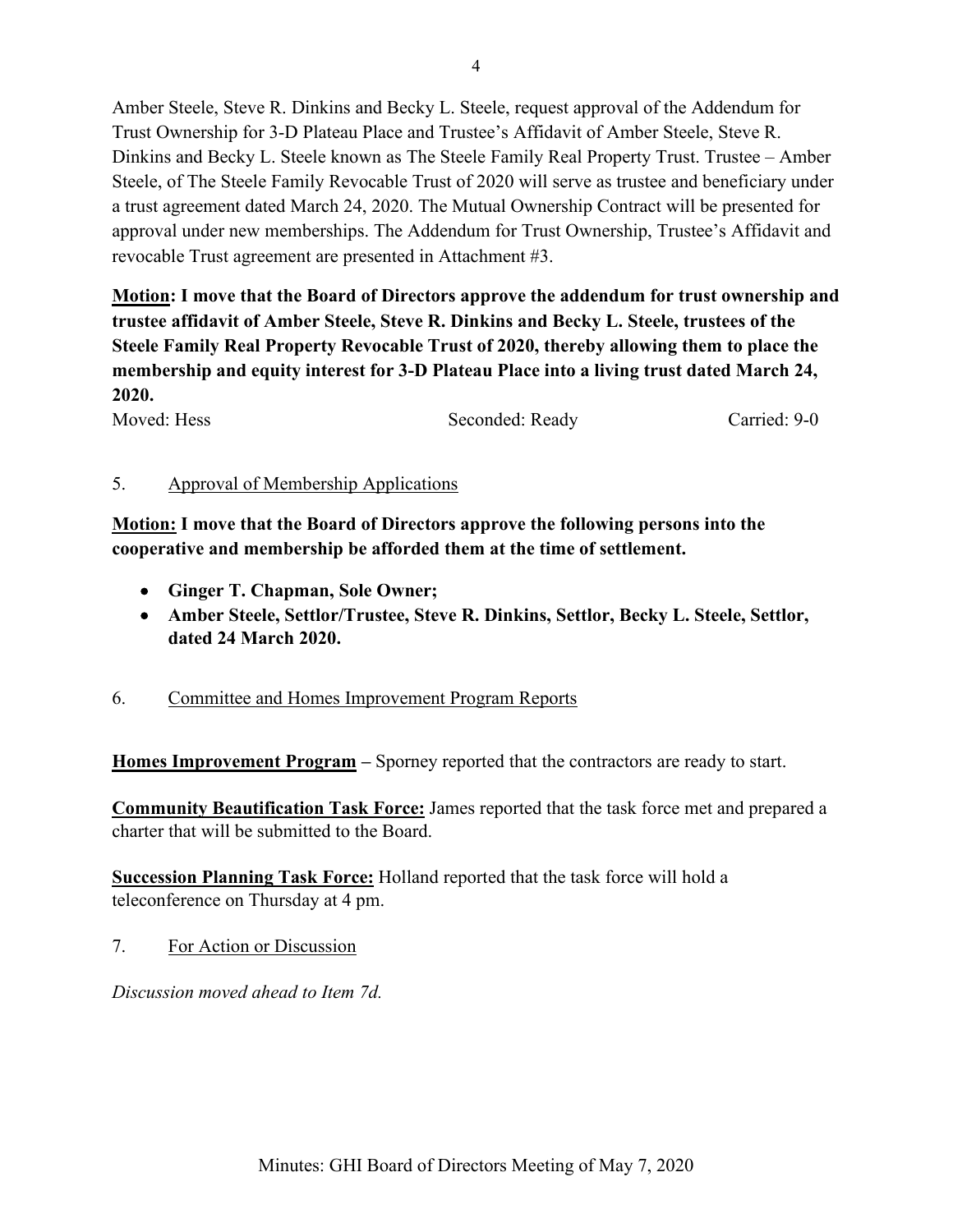### 7a. Approve Minutes of Regular Open Session Meeting Held on April 2, 2020

**Motion: I move that the Board of Directors approve the minutes of the Regular Open Session Meeting that was held on April 2, 2020 as presented.** Moved: James Seconded: Hess Carried: 9-0

### 7b. Presentation of 2019 External Audit Report

Brian Dahlk presented the 2019 audit report that Wegner CPA's, LLP (GHI's external auditor) recently submitted and answered questions from the board.

*During the discussion, the following motion was made:*

| Motion: To extend meeting by 10 minutes.       |                                                                                         |              |
|------------------------------------------------|-----------------------------------------------------------------------------------------|--------------|
| Moved: Hess                                    | Seconded: James                                                                         | Carried: 9-0 |
|                                                | Motion: I move that the Board of Directors accept the 2019 audit report from Wegner     |              |
|                                                | CPA's, LLP that includes the Consolidated Financial Statements for Greenbelt Homes Inc. |              |
| as of December 31, 2019 and December 31, 2018. |                                                                                         |              |
| Moved: Hess                                    | Seconded: James                                                                         | Carried: 9-0 |

#### 7c. Review 2019 Year-end Financial Statements

Perry presented the GHI's 2019 year-end financial statements and answered questions from the Board.

*Discussion moved ahead to Item 7e.*

# 7d. Finance Committee's Proposal re: Fee Deferrals at GHI in a Time of COVID-19

On March 19, 2020, the Board directed staff to waive late fees for members until further notice, if the member submits evidence of a strong adverse financial effect on them related to the pandemic. The Board also asked the Finance Committee to propose a longer-range plan detailing how GHI may continue to support members who are financially affected by COVID-19, while minimizing the impact on GHI's finances. During its meeting on April 23, 2020, the Finance Committee discussed a 'fee-deferral' letter (Attachment #7) that several members had previously submitted to the Board. Thereafter, the Committee formulated the following proposal for the Board's review.

# **Finance Committee Proposal re: Fee Deferrals at GHI in a Time of COVID-19**

Many of our members are experiencing income loss and other financial stresses during this pandemic. GHI should make strong efforts to help members who are temporarily affected, as long as such help does not cause any loss in the long run to GHI members as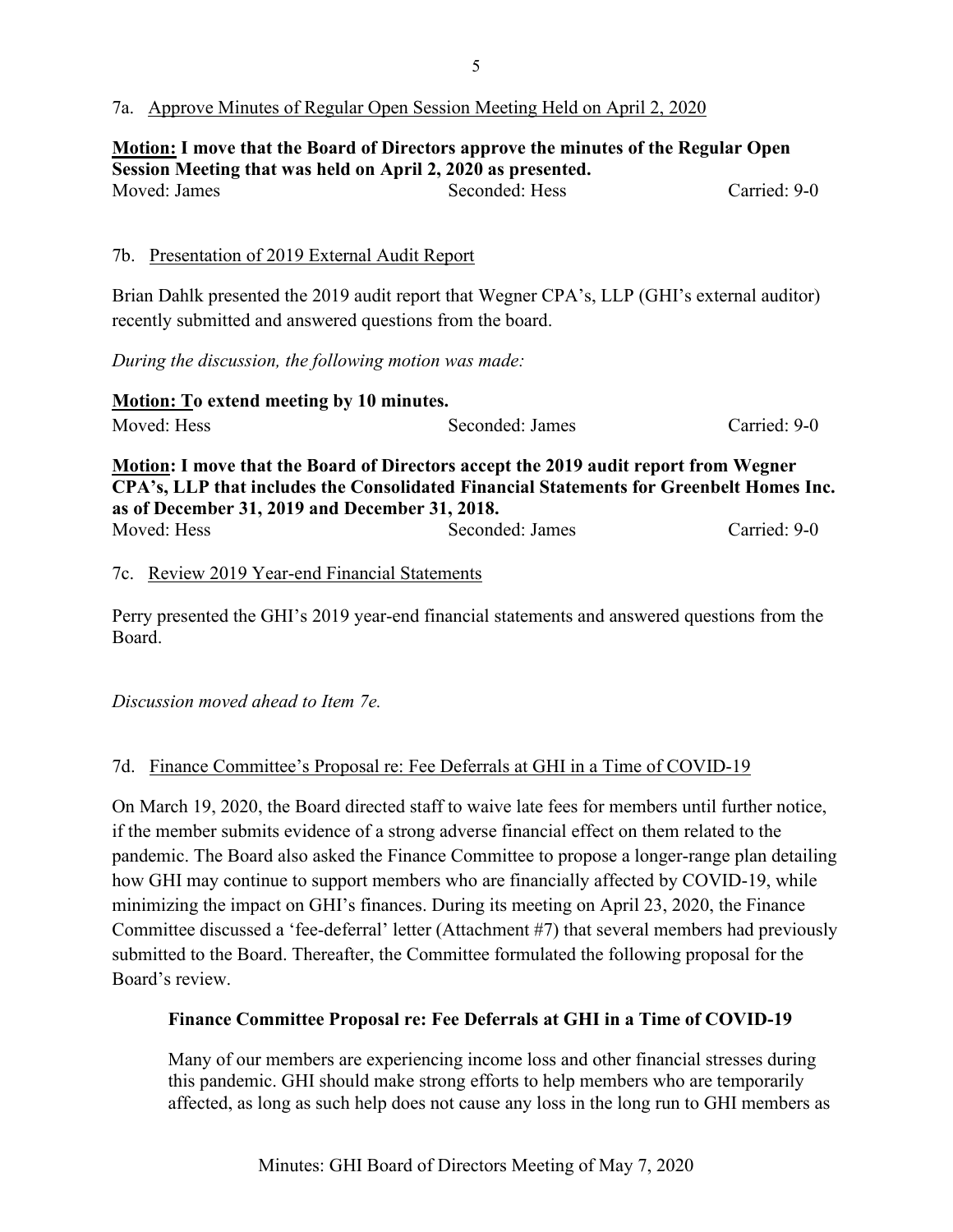a whole. That is, a plan must be made whereby the financial help given to some members will have little or no negative impact on other members.

The following **Emergency Fee Deferral program** will be a substantial help to many of our members, though not all. It provides for up to \$2000 of deferred payment of co-op fees. Repayment will not be required prior to January 2021; a repayment plan will be worked out with the GHI Finance Department.

Any member may apply for the fee deferral program by submitting the following to the GHI Finance Office:

- 1. Documentation of a strong adverse financial effect on them as a result of the COVID-19 situation.
- 2. A standard form stating their desire to participate, signed by all members on the MOC. It will also note that all deferrals must be fully repaid if a new share loan is made, or the unit is sold, or a new person is added to the MOC (the **payoff conditions**).

This documentation is to be submitted by email or US mail. After GHI Staff reviews the documentation, and in some cases has a conversation with the member about their documentation, the member will have almost all of their co-op fees temporarily deferred. Specifically, the members can choose the amount of the monthly deferral. A unit is limited to a total of \$2000 in co-op fee deferrals.

### **Motion: I move that the Board of Directors adopt the Finance Committee's proposal re: Fee Deferrals at GHI in a Time of COVID-19, as revised.**  Moved: Hess Seconded: Holland Carried: 9-0

#### *Discussion moved back to Item 7a.*

# 7e. Zoning Task Force Recommendation re: Revisions to the M-NCCPC's Neighborhood Study and Draft NCO Zone Standards for Greenbelt

The Zoning Task Force held a meeting on Monday, April 27, 2020 to discuss two documents: the Neighborhood Study Report and the Draft NCO Zone Standards for Greenbelt that the Maryland National Capital Planning and Parks Commission (M-NCPPC) recently released. GHI's Manager contacted GHI's attorney Lawrence Taub regarding M-NCPPC's interpretation of a state law mentioned on page nine of the Neighborhood Study. Mr. Taub has offered to discuss his different interpretation of the state law with M-NCPPC officials; however, he first wants to know what changes GHI wants to see in the Draft NCO Zone Standards.

This item is on the agenda for the Board to discuss the Neighborhood Study and Draft NCO Zone Standards and decide what changes the M-NCPPC should be requested to make to the documents. The following attachments are provided for the Board's review: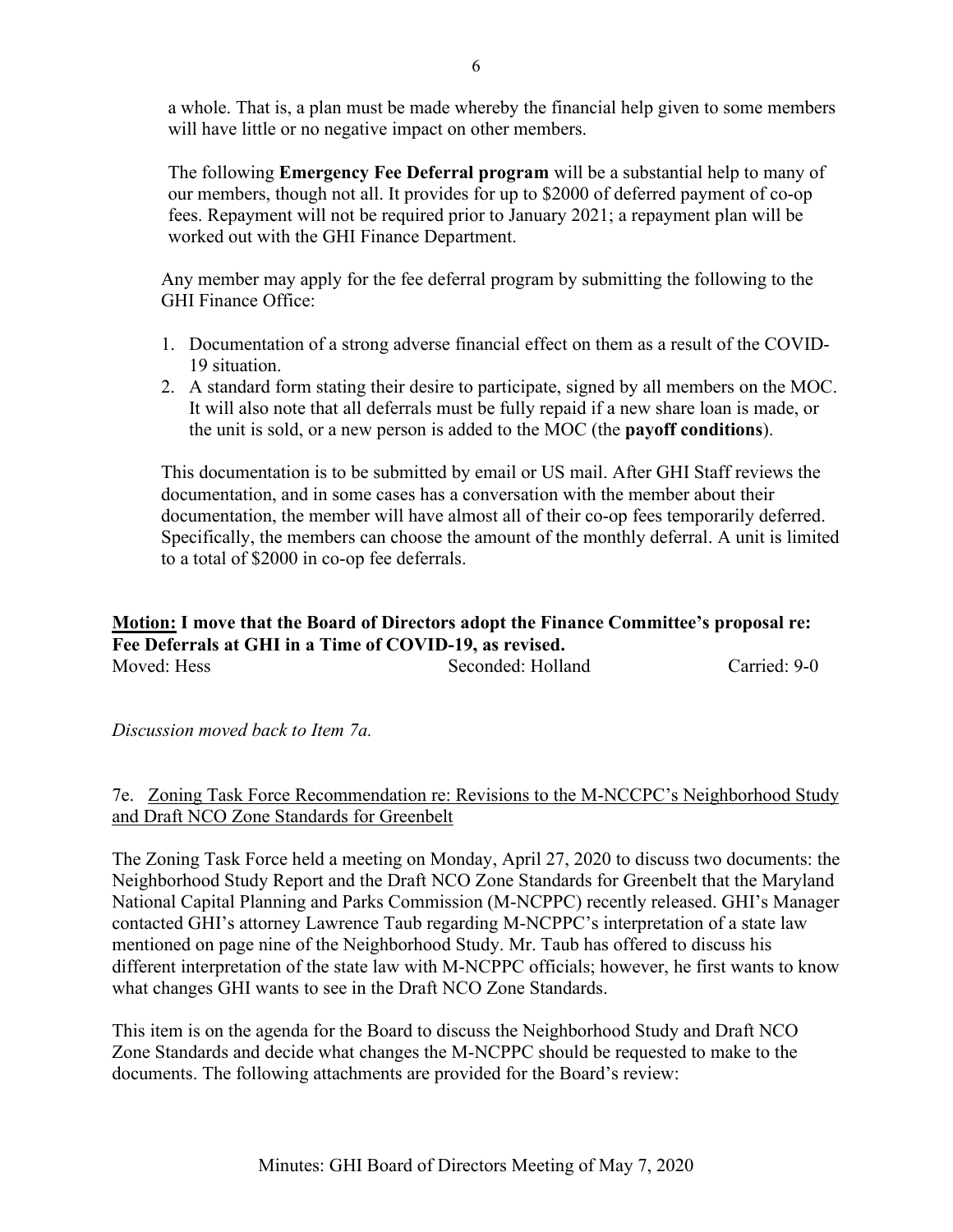- Attachment #8a NCO Zone Proposal that the Board formulated and approved in February 2019.
- Attachment #8b Neighborhood Study Report released by the M-NCCPC and the collected comments of the Zoning Task Force regarding the report.
- Attachment #8c email from Attorney Lawrence Taub regarding his interpretation of the State Law mentioned on page nine of the Neighborhood Study Report.
- Attachments # 8d Draft NCO Zone Standards released by the M-NCCPC with comments from the Zoning task force in red font.

*During the discussion, the following motion was made:*

| <b>Motion: To extend meeting by 30 minutes.</b> |                 |              |  |  |
|-------------------------------------------------|-----------------|--------------|--|--|
| Moved: Hess                                     | Seconded: Brodd | Carried: 7-2 |  |  |
| Opposed: Holland, Socrates                      |                 |              |  |  |

**Motion: I move that the Board of Directors approve the Zoning Task Force's proposed changes to the Neighborhood Study and Draft NCO Zone Standards for Greenbelt as revised. Further, I move that the Board direct the Manager to request GHI's attorney Lawrence Taub to review the proposed changes and recommend the next steps that should be taken.**

Moved: Hess Seconded: Holland Carried: 9-0

# 7f. Options for Holding the Annual Membership Meeting During the COVID-19 Pandemic

On March 19, 2019, the Board passed a motion to postpone the 2020 GHI Annual meeting until no later than June 30, 2020. Due to public gathering restrictions that have been imposed as a result of the Covid-19 pandemic; uncertainty about when those restrictions will be lifted; and a time period of approximately one month to prepare for an annual membership meeting after public gathering restrictions are lifted, it is possible that GHI may not be able to hold an inperson meeting by June 30, 2020. Hence the Board should consider which of the following options it should adopt if public gathering restrictions imposed by Maryland's Governor are not lifted by May 31, 2020:

- a) Hold a regular in-person annual membership meeting within one month after public gathering restrictions are lifted.
- b) Begin to make plans to hold an electronic annual membership meeting including electronic voting on Thursday, June 25, 2020. Staff contacted Get Quorum (a company that hosts virtual meetings via Zoom for community associations) to ascertain whether it could host our annual membership meeting and the cost for doing so. Staff invited Directors Skolnik and Brodd to attend a presentation by Ms. Paola Shushkovsky of Get Quorum on April 28<sup>th</sup>. Attachment #9 is Ms. Shushkovsky's proposal; Get Quorum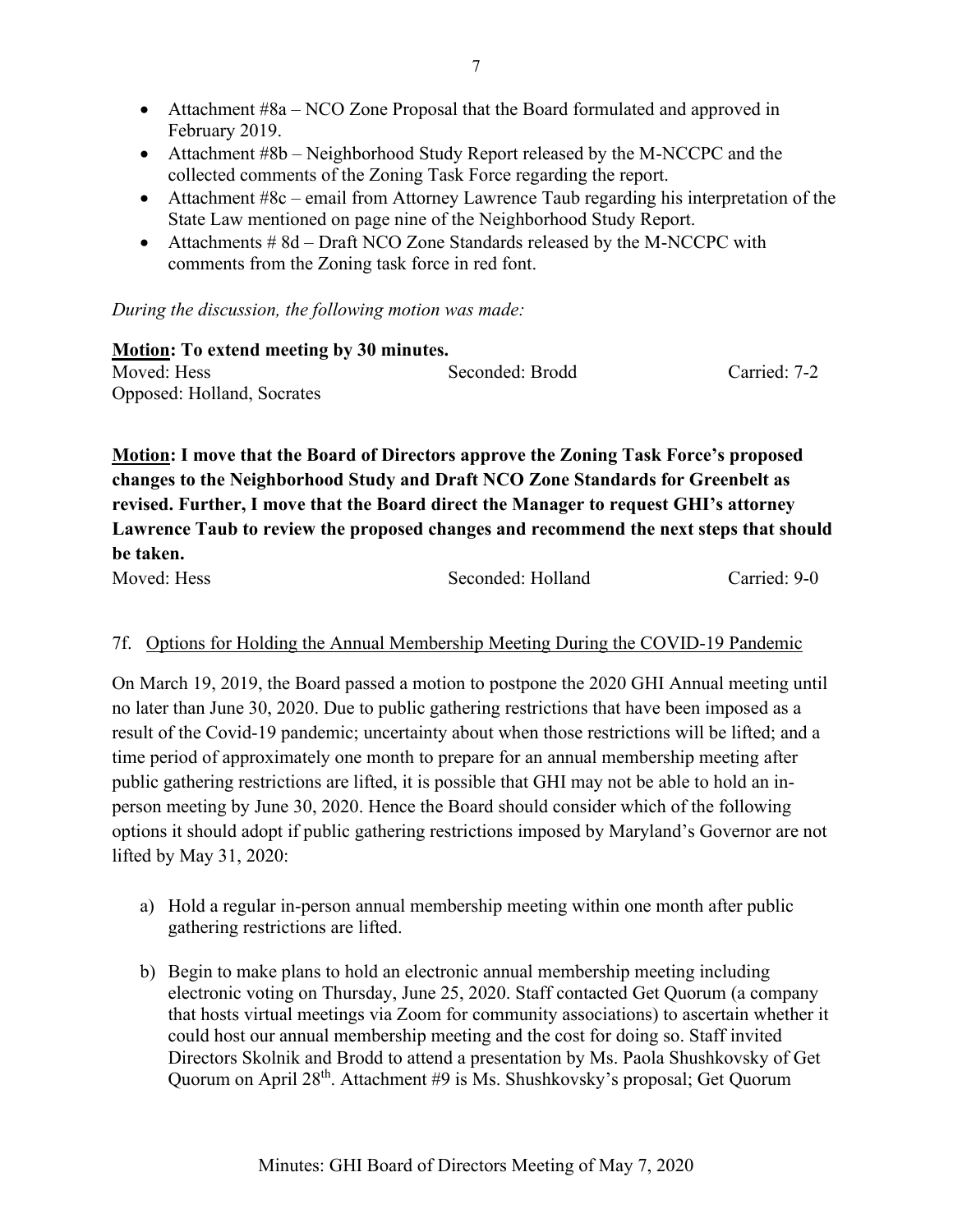would charge \$3000 to host the meeting. There are two impediments to hosting an electronic meeting that includes electronic voting:

- Get Quorum will require accurate email addresses of all 1,600 members.
- Several GHI members may not be able to attend the meeting either because they do not have computers or are uncomfortable with the intricacies of participating in a Zoom meeting. Also, members who participate by telephone, will be unable to vote on items such as the approval of minutes, the election of members to the Nominations and Elections Committee and any member petition that is discussed.

Staff will proceed to obtain bids from other vendors to host the meeting if the Board wishes to pursue this option

c) Hold elections of the Board and Audit Committee by June 30, 2020, if public gathering restrictions are not lifted by the end of May. An electronic meeting could be held to present candidates for the Board and Audit Committee; alternatively, written resumés of the candidates could be delivered to all 1,600 members. Members would be requested to mail in ballots. GHI should be able to self-manage this process. A regular annual membership meeting to approve minutes of the 2019 annual and special meetings, elect members of the Nominating and Elections Committee, discuss reports and new business would be held within one month after public gathering restrictions are lifted.

#### *No action was taken.*

- 8. Items of Information
- 8a. Board 12 Month Action Plan and Committee Task List
- 8b. Monthly GHI and City Calendars
- 8c. President's Items
- 8d. Board Members' Items
- 8e. Audit Committee's Items
- 8f. Manager's Items